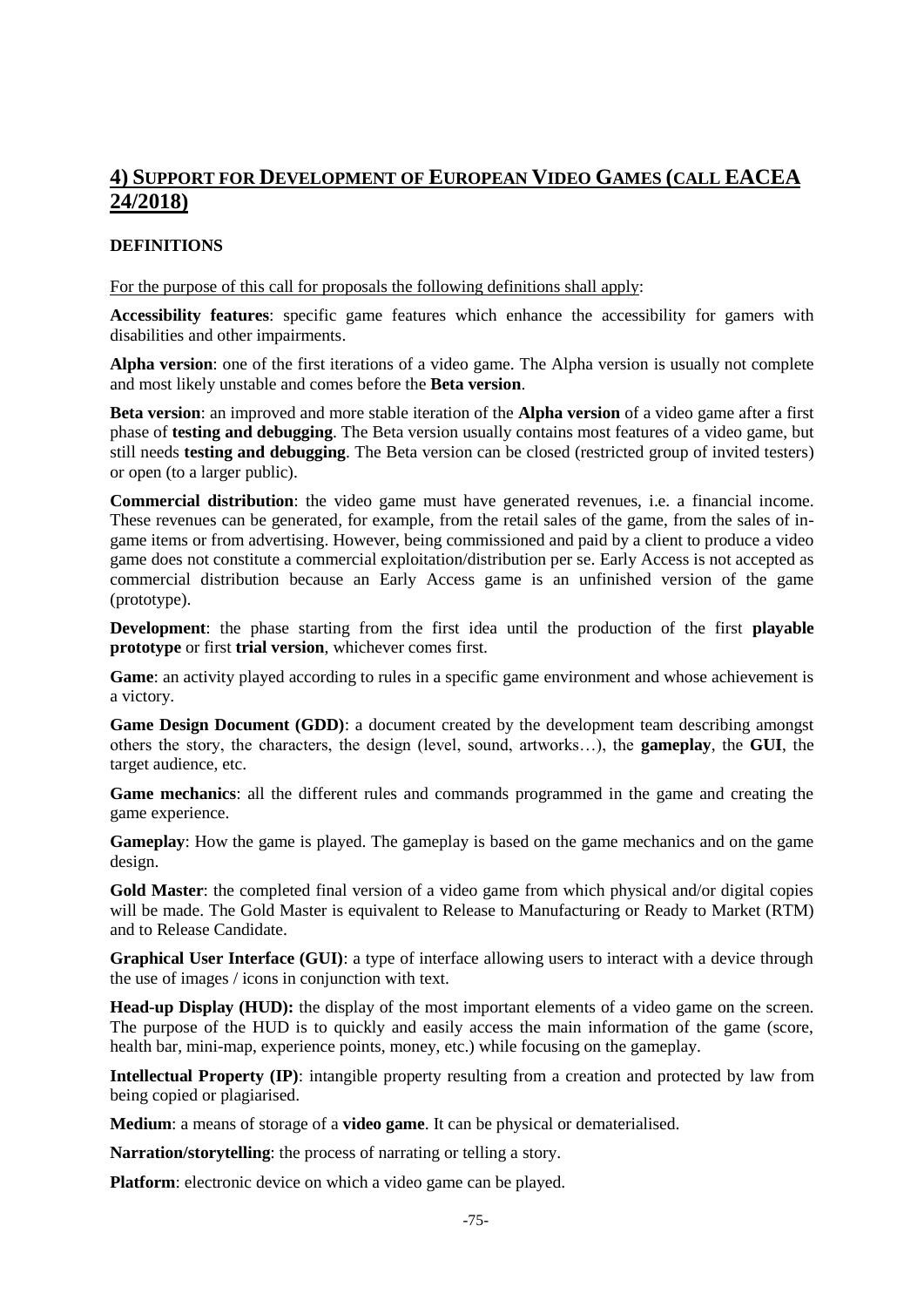**Playable Prototype**: is understood under the current guidelines as **Alpha version**, **Beta version** or **Trial version**.

**Production**: the phase starting from the testing and debugging of the first **playable prototype** or **trial version** until the end the production of the **Gold Master** or equivalent.

**Story**: a description of real or imaginary, inter-connected, characters and events, written with a view to be told or shown.

**Testing and debugging**: stage of the **production** phase of a video game aimed at finding problems and solving them.

**Trial version**: the first iteration of the first playable level of a video game. It can be played, tested and used for seeking financial partners.

**Video game**: a type of game played on a computer, a game console or other electronic devices.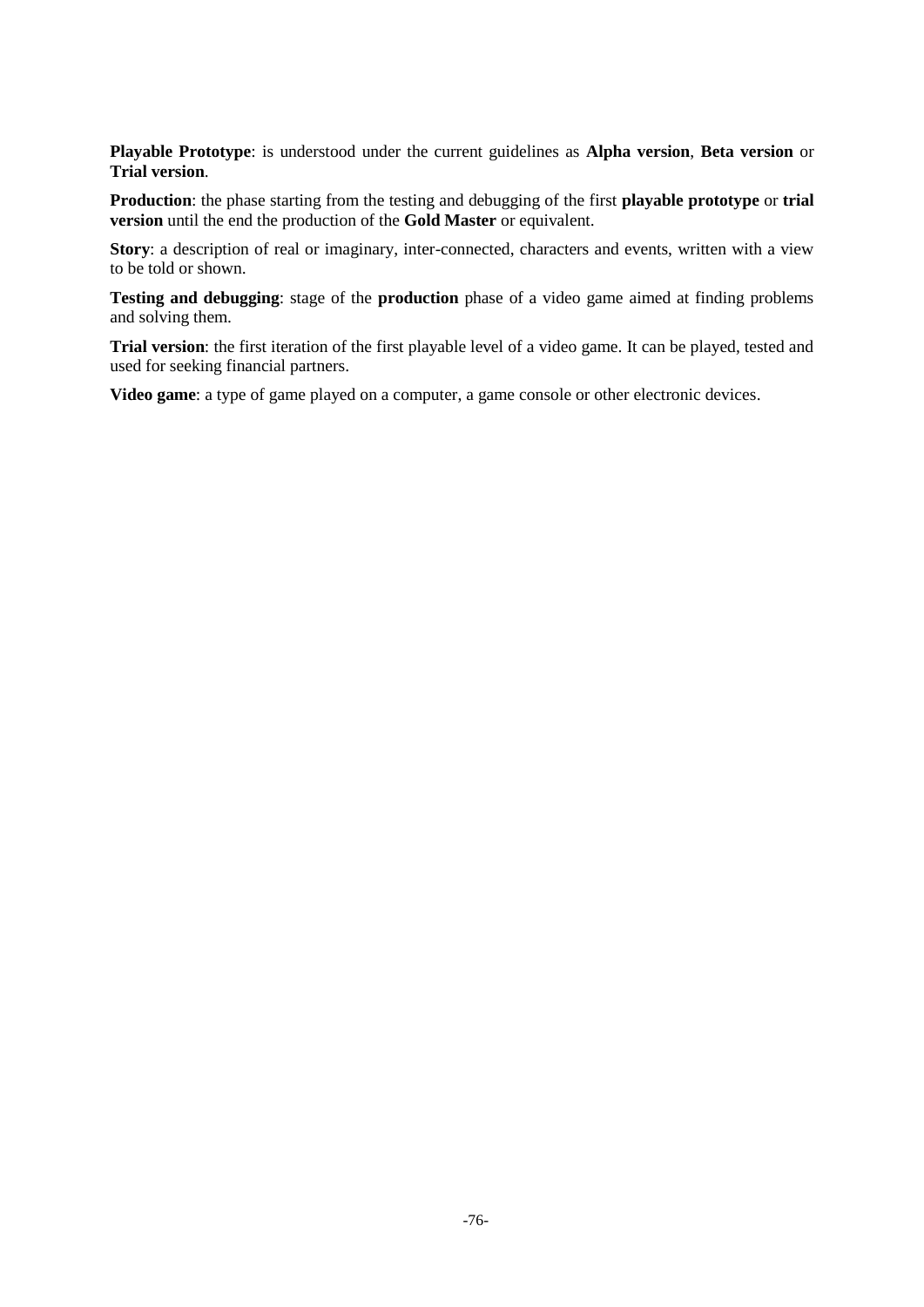# **1. INTRODUCTION – BACKGROUND**

### **See Part A.**

# **2. OBJECTIVES– PRIORITIES**

### **2.1 Objectives**

Within the specific objective of reinforcing the European audiovisual sector's capacity to operate transnationally and internationally, one of the priorities of the MEDIA Sub-programme is to:

 increase the capacity of audiovisual operators to develop European audiovisual works with a potential to circulate in the Union and beyond and to facilitate European and international coproduction.

The MEDIA Sub-programme shall provide support for the following measures:

 the development of European audiovisual works in particular films and television works such as fiction, documentaries, children's and animated films, as well as interactive works such as video games and multimedia with enhanced cross-border circulation potential.

The objective is to increase the capacity of European video game producers to develop projects with highly innovative content and quality gameplay, which will have the potential to circulate throughout Europe and beyond and to improve the competiveness of the European video games industry in European and international markets by enabling the retention of intellectual property by European developers.

Under this support scheme, applicants may submit a proposal to develop a concept and project (activities to the point that the concept leads to a playable prototype or trial version) of highly innovative and creative narrative storytelling video games designed for commercial exploitation for PCs, consoles, mobile devices, tablets, smart phones and other technologies.

Expected results:

- increased quality, appeal, feasibility and cross-border potential for selected projects
- stronger position on the European and international markets for Video Games developers

### **2.2 Targeted projects**

The MEDIA Sub-programme supports European video game production companies with proven experience interested in developing a video game concept or project presenting:

- a high level of originality and innovative and creative value, that represents cultural diversity and Europe's cultural identity and heritage;
- a high level of commercial ambition and extensive cross-border potential able to reach European and international markets.

### **3. TIMETABLE**

| <b>Stages</b>                        | Date and time or indicative period               |
|--------------------------------------|--------------------------------------------------|
| Deadline for submitting applications | 27 February $2019 - 12:00$ (noon, Brussels time) |
| Evaluation period                    | March - July 2019                                |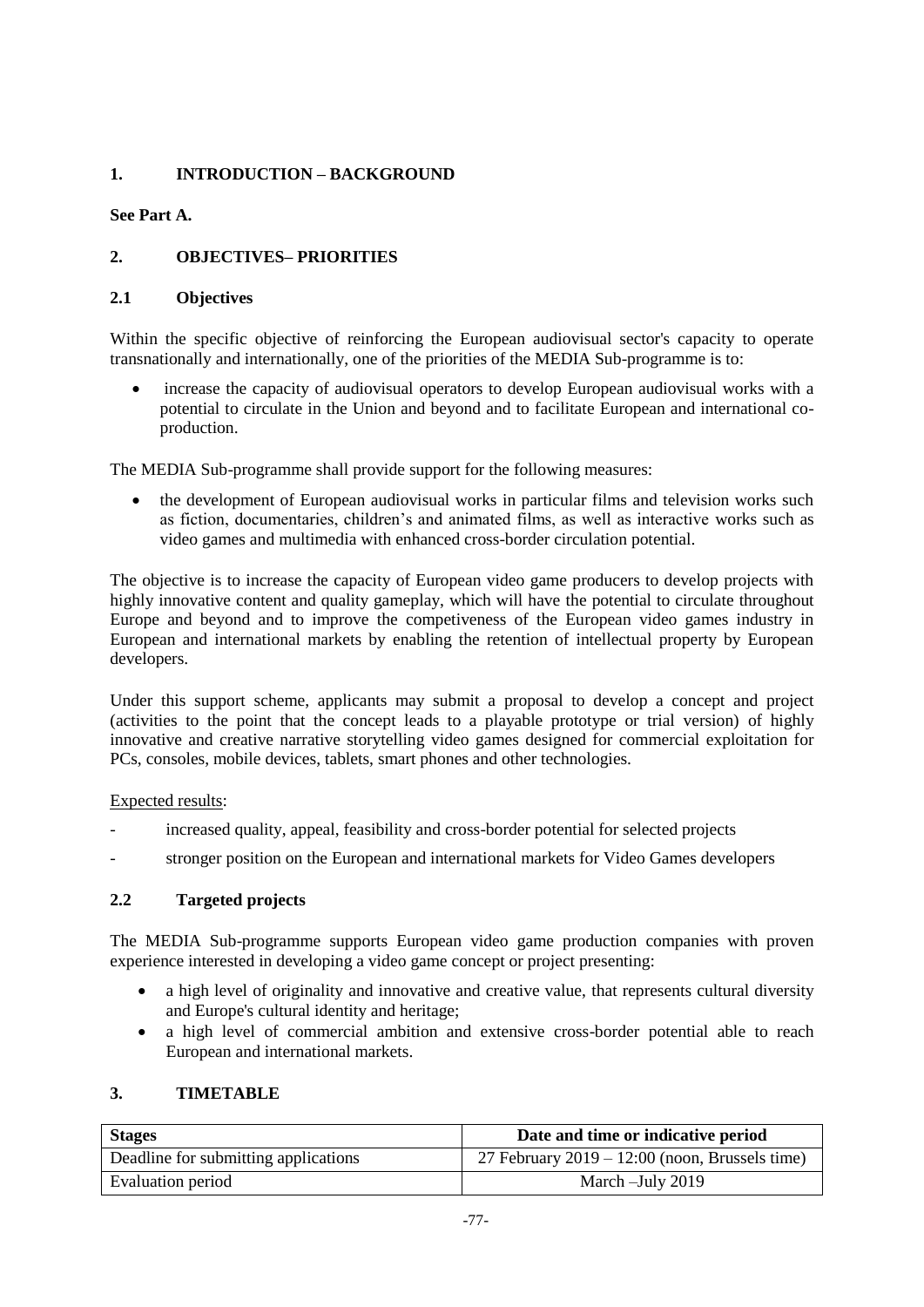| Information to applicants             | August 2019                                                                                                                                             |
|---------------------------------------|---------------------------------------------------------------------------------------------------------------------------------------------------------|
| Signature of grant decision/agreement | October/November 2019                                                                                                                                   |
| Starting date of the action           | Date of the signature of the grant agreement or<br>notification of the grant decision or the date of<br>submission of the application (see section 6.3) |
| Duration of the action                | 36 months from the starting date of the action                                                                                                          |

### **4. BUDGET AVAILABLE**

The total budget earmarked for the co-financing of projects is estimated at EUR 3.78 M.

The financial contribution under these Guidelines is between EUR 10.000 and EUR 150.000 provided the amount does not exceed 50% of the total eligible costs of the action.

### **5. ADMISSIBILITY REQUIREMENTS**

### **See Part A.**

The artistic material related to the project must be included in 'Annex 1 – Detailed description of the project' itself and cannot be provided under the form of downloadable documents through internet links.

### **6. ELIGIBILITY CRITERIA**

Applications which comply with the following criteria will be subject of an in-depth evaluation.

#### **6.1 Eligible applicants**

**This call for proposals is open to European video game production companies which have been legally constituted for at least 12 months prior to the submission date and that can demonstrate a recent success**.

A **European company** is a company owned, whether directly or by majority participation (i.e. majority of shares), by nationals of Members States of the European Union or nationals of the other European countries participating in the MEDIA Sub-programme and registered in one of these countries.

For information on the countries participating in the MEDIA Sub-programme, see Part A, Section 6.1.

An updated list of the countries can be found on the following link: [http://eacea.ec.europa.eu/creative](http://eacea.ec.europa.eu/creative-europe/library/eligibility-organisations-non-eu-countries_en)[europe/library/eligibility-organisations-non-eu-countries\\_en](http://eacea.ec.europa.eu/creative-europe/library/eligibility-organisations-non-eu-countries_en)

A **video game production company** is a company whose main object and activity is video game production/development (or equivalent) as indicated in the official national registration documents, unless registration under specific activity codes is not required by national law, in which case the status as video game production/development company will be verified on the basis of the track record of the company.

A **legally constituted company** is a company which is founded by a legal act compliant with the relevant legislation.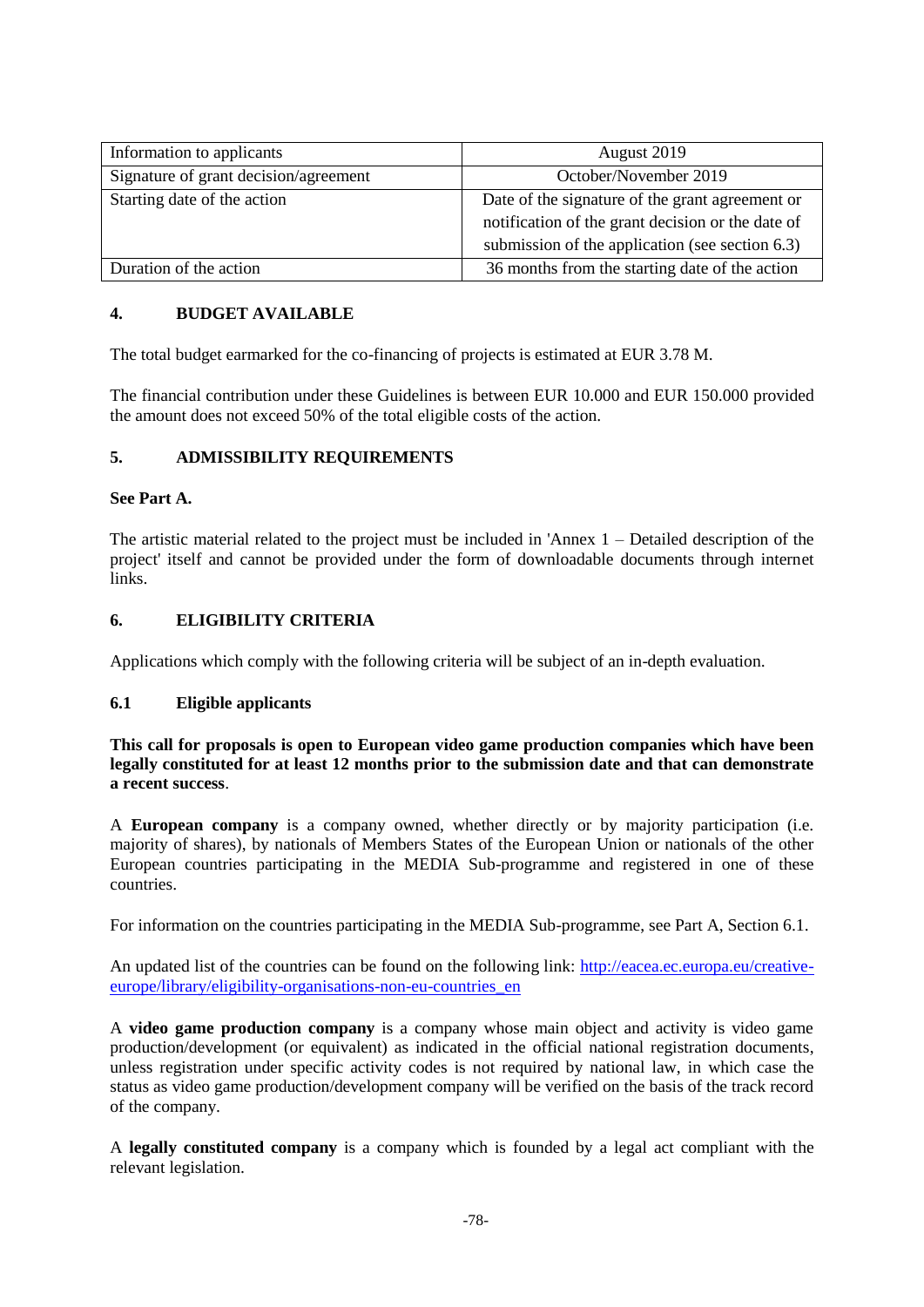**A company with a recent success is understood as follows:** The applicant must prove that it has produced or developed a previous video game that is eligible under the terms described in Section 6.2 and that has been commercially distributed after 01/01/2016 and before the date of submission of the application. Concerning the production of a previous video game, having been sub-contracted to develop and/or produce a previous eligible video game is not considered as a track record for a recent success. Personal credits cannot be considered as track records either. An Early Access game is not eligible as a recent success because it is not a completed video game yet and is still being developed.

To prove the commercial distribution of a previous eligible video game, the applicant must provide a relevant sales report over the reference period.

Applicants must provide the requested information about the previous eligible video game in the dedicated section of the electronic application form. In case the previous video game in the application form is not eligible, the application will be ineligible even if the applicant is able to provide information on another previous video game that respects the eligibility criteria.

**The company must also own the majority of rights related to the submitted project.** No later than on the date of submission, the applicant must have a duly dated and signed contract<sup>15</sup> covering the rights to the artistic material included in the application. If the project is an adaptation of an existing work (literary, audiovisual, comic-strip etc.), the applicant must also hold the majority of the rights relating to the rights of adaptation to this work<sup>16</sup>.

### **6.2 Eligible activities**

**Only the activities relating to the development phase for the following projects are eligible:** Narrative storytelling video games regardless of platform or expected distribution method. The story must be told or shown throughout the whole game (in-game storytelling) and not only as an introduction or an ending to the game. In all cases the video game must be intended for commercial exploitation.

The development phase is understood as the phase starting from the first idea until the production of the first playable prototype or first trial version, whichever comes first.

The following projects are ineligible:

- reference works (encyclopaedias, atlases, catalogues, databases and similar);
- "how-to" works (instructional guides, manuals and similar);
- tools and software services aimed solely at technological development and/or used solely for further developing already existing game concepts;
- information or purely transactional services;

**.** 

<sup>&</sup>lt;sup>15</sup> The following types of contracts will be accepted:

<sup>-</sup> an option agreement concerning the transfer of rights between the author and the applicant company, of an adequate duration to cover the whole development schedule and clearly setting out the conditions for exercising the option; or - a contract transferring the rights from the author to the applicant company.

The option agreement or transfer of rights contract can be replaced by:

<sup>-</sup> a unilateral declaration of the transfer of rights to the applicant company where the author is the producer, a shareholder or an employee of the company;

<sup>-</sup> a co-production or co-development agreement duly dated and signed by the parties and clearly showing that the applicant company holds the majority of the rights at the date of the application.

<sup>&</sup>lt;sup>16</sup> Option agreement or transfer of rights contract duly dated and signed.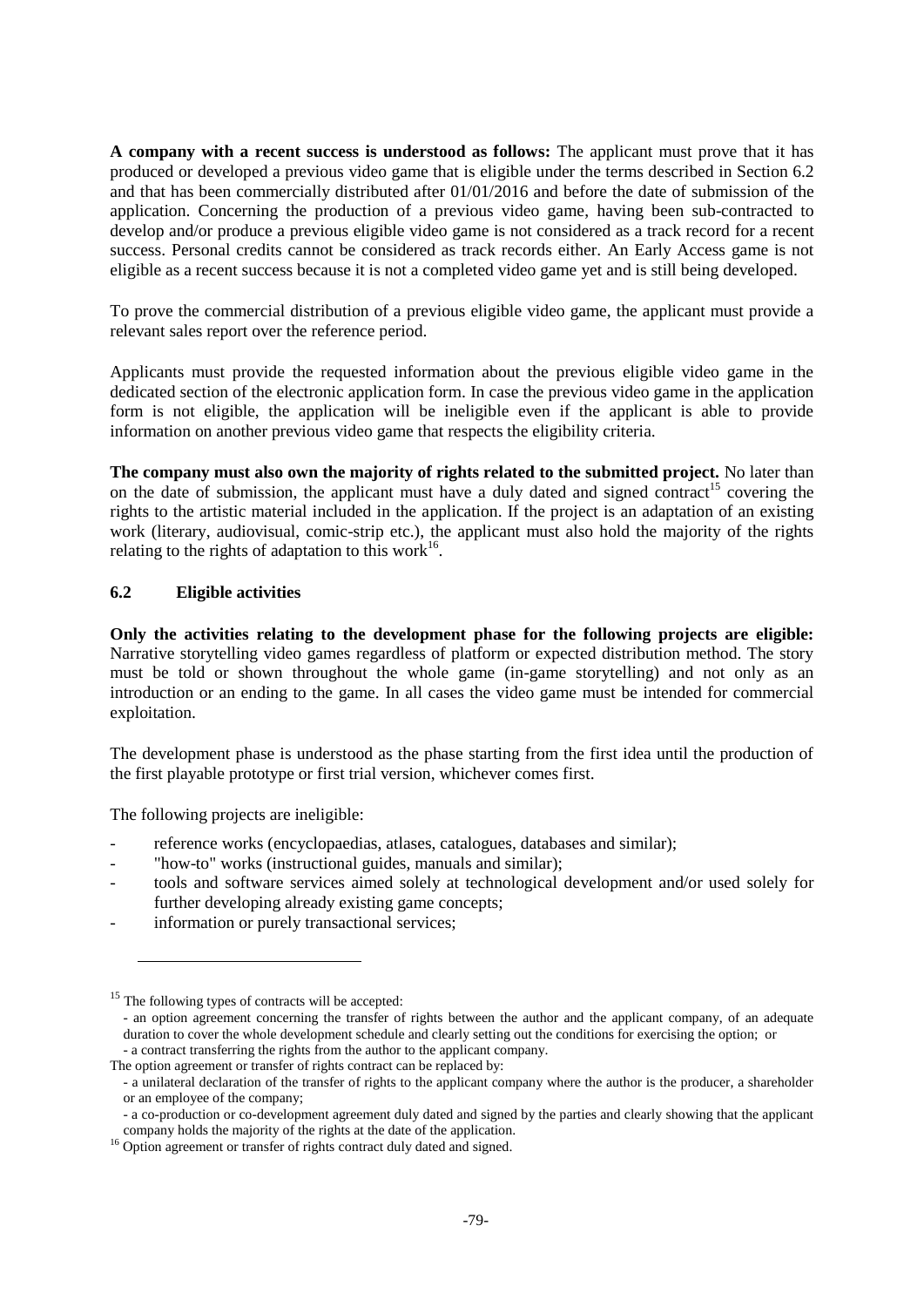- projects promoting tourism;
- multimedia art projects and installations:
- websites being, or dedicated specifically to, social platforms, social networking, internet forums, blogs or similar activities;
- projects including pornographic or racist material or advocating violence;
- works of a promotional nature being part of a promotional campaign or advertising for a specific product and/or brand:
- institutional productions to promote a specific organisation or its activities;
- platforms for games;
- (interactive) e-books, interactive fictions, interactive animations, interactive documentaries;
- puzzle games, memory games, sports games, racing games, running games, rhythm/singing/dancing games, social games, quiz games, party games, versus-fighting games, word and spelling games, number games, mind games.

#### **The production phase (see definition) of the submitted project must not be scheduled to start before 8 months after the date of submission of the application.**

### **6.3 Eligible applications**

Applicants may submit only one application in the frame of this call for proposals.

Applications requesting a financial contribution of less than EUR 10.000 are ineligible.

Activities may not start before the date of signature of the grant agreement or notification of the grant decision. However, according to Article 193 of Regulation (EU, Euratom) 2018/1046 of the European Parliament and of the Council, in duly justified cases if the development process for the project for which support is being sought is already ongoing and cannot be put on hold for the duration of the selection process for reasons inherent to the nature of the development process, the period of eligibility of costs related to the project will start on the date of submission of the application. Activities must end at the latest 36 months after the start date. If the project enters into production before the end of this period, the action ends on the date of entry into production of the project.

However, if after the signing of the decision/agreement and the start of the project it becomes impossible for the beneficiary, for fully justified reasons beyond its control, to complete the project within the scheduled period, an extension to the action and to the eligibility period may be granted. A maximum extension of 6 additional months will be granted, if requested before the deadline specified in the agreement/decision. The maximum duration will then be 42 months after start date of the action.

Only applications that fulfil the eligibility criteria will be considered for a grant. If an application is deemed ineligible, a letter indicating the reasons will be sent by electronic mail to the applicant.

#### **7. EXCLUSION CRITERIA**

### **7.1 Exclusion from participation**

**See Part A.**

#### **7.2 Rejection from the award procedure**

**See Part A.**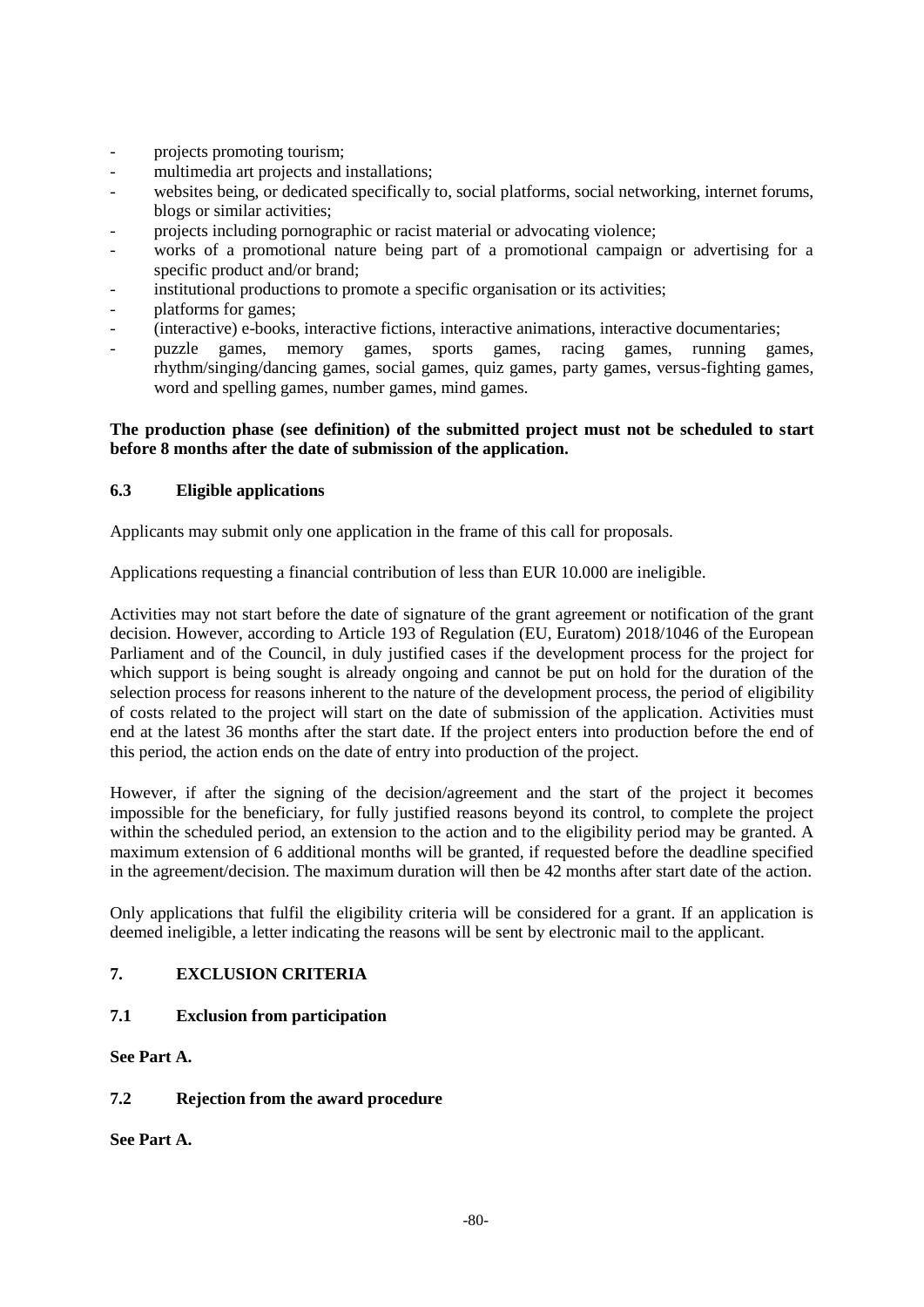# **7.3 Supporting documents**

**See Part A.**

# **8. SELECTION CRITERIA**

### **See Part A.**

### **8.1 Financial capacity**

### **See Part A.**

The applicants' financial capacity will be assessed on the basis of the following supporting documents:

- a) Low value grants  $( $EUR 60 000$ ):$ 
	- a declaration on their honour.
- b) Grants  $>$  EUR 60 000:
	- a declaration on their honour
	- the profit and loss account as well as the balance sheet for the last financial year for which the accounts were closed.

### **8.2 Operational capacity**

Applicants must have the professional competencies as well as appropriate qualifications necessary to complete the proposed action. In this respect, applicants have to submit a declaration on their honour and for those applying for a grant above EUR 60.000 the following supporting documents:

- a summary of the activities of the applicant over the last two years (if not fully available, an organisation chart of the applicant showing the structure of the organisation and the functions of the main staff);
- curriculum vitae or description of the profile of the people primarily responsible for managing and implementing the operation within each partner institution;

### **9. AWARD CRITERIA**

Eligible applications will be assessed on the basis of the following criteria :

|                             | Criteria                   | <b>Definitions</b>                                        | Max.      |
|-----------------------------|----------------------------|-----------------------------------------------------------|-----------|
|                             |                            |                                                           | Weighting |
|                             | Quality of the content and | Quality of the content, the storytelling of the project   | 30        |
|                             | activities                 | and originality of the concept against existing works     |           |
| $\mathcal{D}_{\mathcal{L}}$ | Innovative character of    | Innovation i.e. the extent to which the project pushes    | 20        |
|                             | the project                | the boundaries of the existing offer proposing "cutting"  |           |
|                             |                            | edge" techniques and content                              |           |
| 3                           | Relevance and European     | for<br>The<br>development strategy<br>and<br>potential    | 20        |
|                             | added-value                | European/international<br>exploitation<br>(including)     |           |
|                             |                            | management of IP rights)                                  |           |
| 4                           | Dissemination of project   | The distribution, communication<br>marketing<br>and       | 20        |
|                             | results                    | and suitability for the<br>audience<br>target<br>strategy |           |
|                             |                            | including accessibility features                          |           |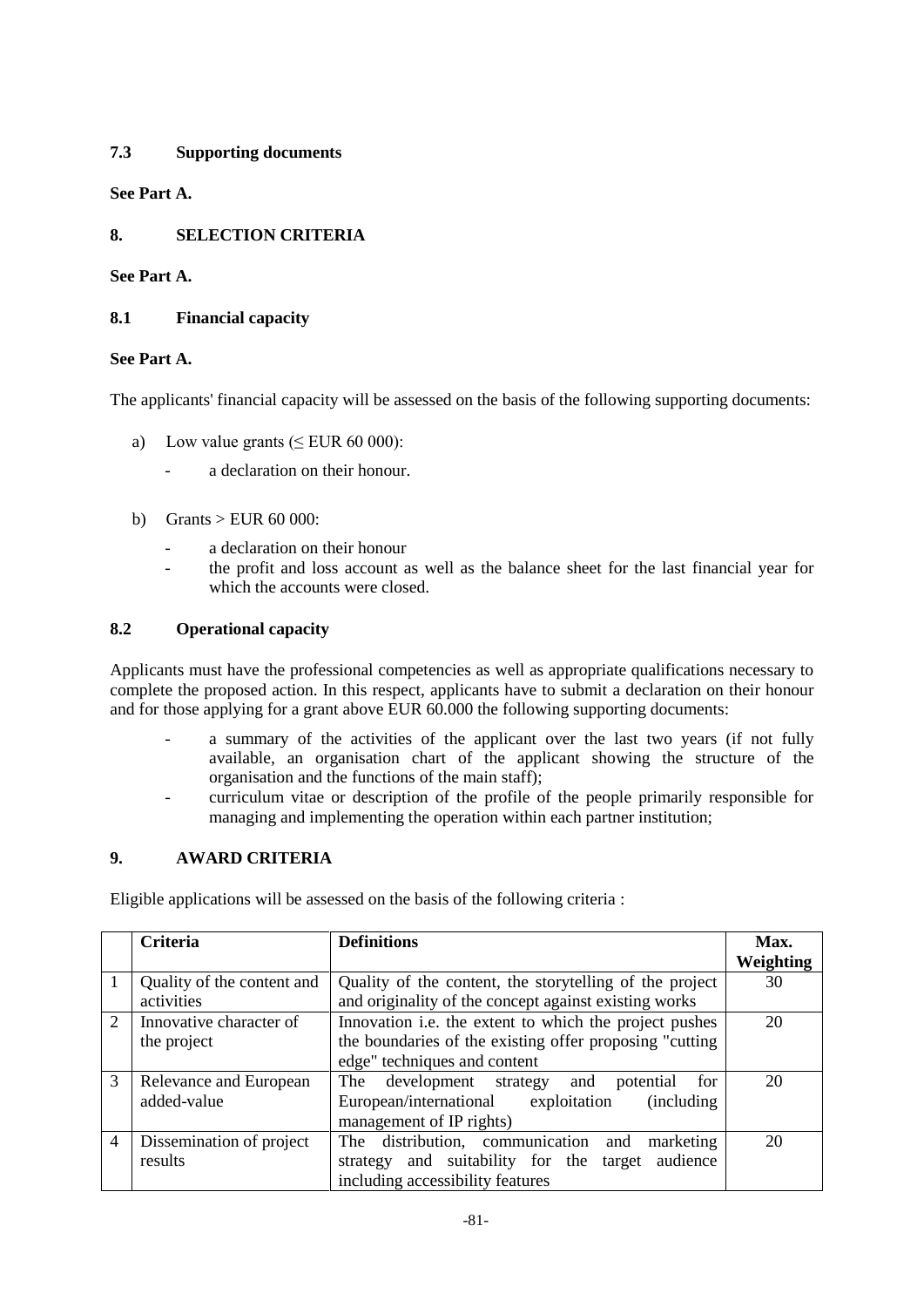|  | Impact and sustainability   The financing strategy for the development and |  |
|--|----------------------------------------------------------------------------|--|
|  | production and the feasibility potential of the project                    |  |

Additional points for:

| <b>Description</b>                                                                            | <b>Extra points</b> |
|-----------------------------------------------------------------------------------------------|---------------------|
| A project <b>specifically</b> targeted at children up to the age of 12 years old as evidenced |                     |
| by the content being suitable for and the strategies being specifically targeted at this      |                     |
| age group                                                                                     |                     |

Detailed description of the award criteria and breakdown of points:

| 1. Quality of the content, the storytelling of the project and originality of the concept | 30 points |
|-------------------------------------------------------------------------------------------|-----------|
| against existing works                                                                    |           |
| 1a. Quality of the story and storytelling and originality of the concept                  | 10 points |
| 1b. Quality of the content                                                                | 10 points |
| quality of the graphic and sound design (if available)                                    |           |
| quality of the level and character design (if available)                                  |           |
| visual approach (as shown through e.g. artwork, mock-ups, sketches, mood                  |           |
| boards, etc.)                                                                             |           |
| 1c. Quality and originality of the gameplay and integration between gameplay and          | 10 points |
| storytelling                                                                              |           |
| 2. Innovation i.e. the extent to which the project pushes the boundaries of the           | 20 points |
| existing offer proposing "cutting edge" techniques and content                            |           |
| 2a. Innovative techniques                                                                 | 10 points |
| innovative aspects in terms of                                                            |           |
| gameplay<br>$\circ$                                                                       |           |
| use of new technologies or new platforms<br>$\circ$                                       |           |
| Graphical User Interface<br>$\circ$                                                       |           |
| Head-up Display (or HUD)<br>$\circ$                                                       |           |
| 2b. Innovative content                                                                    | 10 points |
| innovative aspects in terms of<br>$\bullet$                                               |           |
| storytelling<br>$\circ$                                                                   |           |
| visual/graphic approach<br>$\circ$                                                        |           |
| musical/sound approach<br>$\circ$                                                         |           |
| 3. The development strategy and potential for European/international exploitation         | 20 points |
| (including management of IP rights)                                                       |           |
| 3a. The development strategy                                                              | 10 points |
| adequacy of the development plan to the needs of the project                              |           |
| sufficiency of detail                                                                     |           |
| adequacy of development schedule planned                                                  |           |
| 3b. Potential for European/international exploitation                                     | 10 points |
| transnational appeal taking into account                                                  |           |
| the subject,<br>$\circ$                                                                   |           |
| the type of game<br>$\circ$                                                               |           |
| potential to cross borders taking into account                                            |           |
| the creative team,<br>$\circ$                                                             |           |
| the story and characters<br>$\circ$                                                       |           |
| the strategies presented<br>$\circ$                                                       |           |
| 4. The distribution, communication and marketing strategy and suitability for the         | 20 points |
| target audience including accessibility features                                          |           |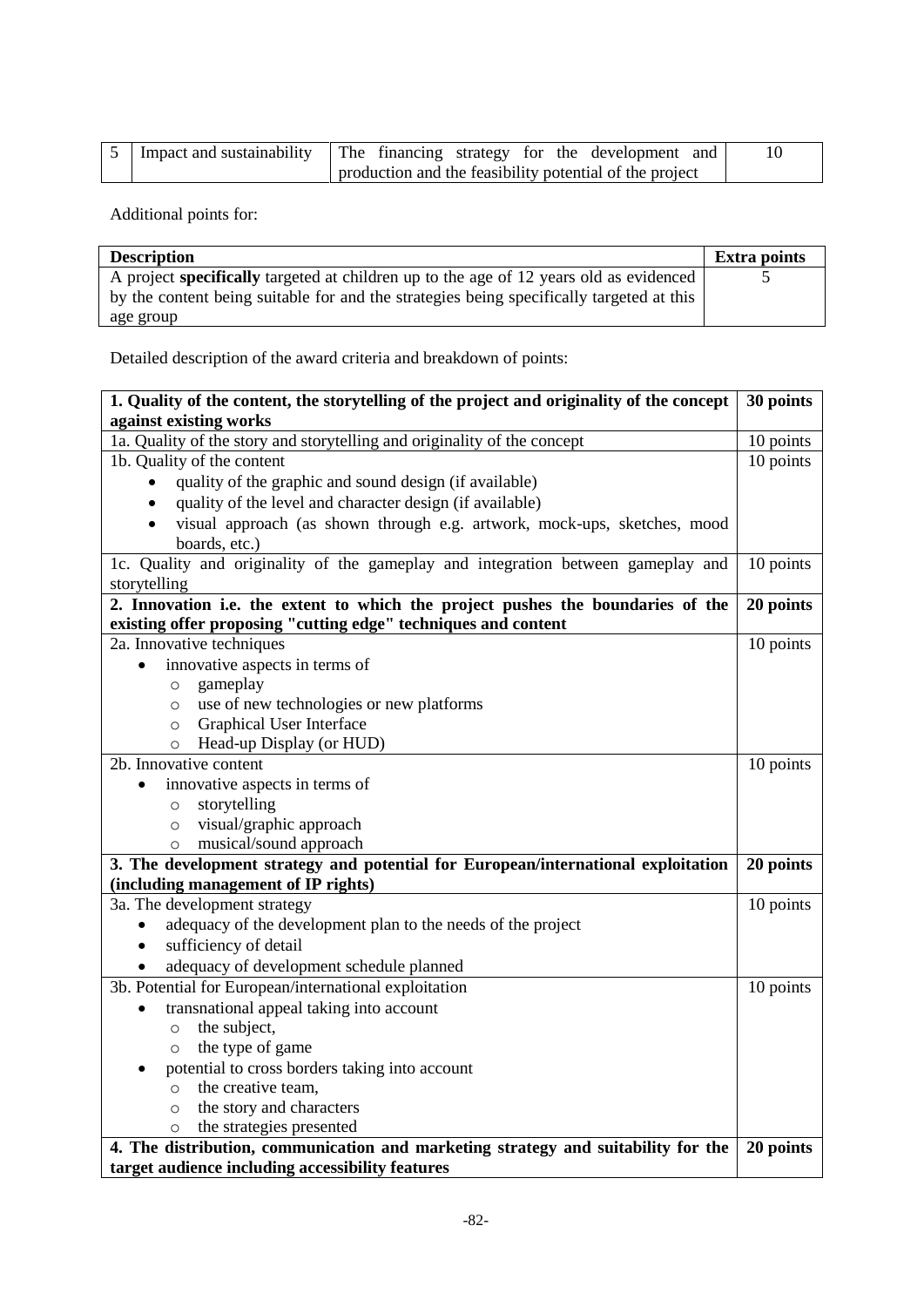| 4a. The distribution strategy                                                    | 10 points |
|----------------------------------------------------------------------------------|-----------|
| relevance of the distribution strategy in terms of:<br>$\bullet$                 |           |
| distribution methods foreseen,<br>$\circ$                                        |           |
| choice of platform/media<br>$\circ$                                              |           |
| partners in place or envisaged<br>$\circ$                                        |           |
| awareness of the markets, European/international vision<br>$\circ$               |           |
| choice of territories (local, European, international)<br>$\circ$                |           |
| 4b. The communication and marketing strategy                                     | 5 points  |
| relevance of the marketing strategy in terms of:                                 |           |
| marketing channels and promotional activities<br>$\circ$                         |           |
| adequacy of the communication and marketing plan<br>$\circ$                      |           |
| unique selling points (USP)<br>$\circ$                                           |           |
| 4c. Suitability for the target audience                                          | 5 points  |
| identified target audience taking into account                                   |           |
| gender<br>$\circ$                                                                |           |
| age<br>O                                                                         |           |
| game rating (PEGI or equivalent)<br>$\circ$                                      |           |
| type of users and platform<br>$\circ$                                            |           |
| project adapted to the target audience                                           |           |
| project encouraging accessibility for gamers with disabilities and other         |           |
| impairments                                                                      |           |
| 5. The financing strategy for the development and production and the feasibility | 10 points |
| potential of the project                                                         |           |
| 5a. The financing strategy                                                       | 5 points  |
| quality and realism of the financing strategy/plan                               |           |
| adequacy of the financing strategy compared to the estimated production costs    |           |
| awareness of the suitable potential partners                                     |           |
| experience or ability of the applicant to secure the necessary co-financing      |           |
| 5b. Feasibility potential of the project                                         | 5 points  |
| likelihood of success due to artistic qualities                                  |           |
| potential to attract distributor(s) / publisher(s)<br>$\bullet$                  |           |
| potential to go into production                                                  |           |
| sales potential and revenue streams                                              |           |

# **10. LEGAL COMMITMENTS**

### **See Part A.**

The general conditions applicable to the decision (General Conditions II.a) are available in the Documents register of the Agency website: https://eacea.ec.europa.eu/sites/eacea[https://eacea.ec.europa.eu/sites/eacea](https://eacea.ec.europa.eu/sites/eacea-site/files/conditions_ii_a.pdf)[site/files/conditions\\_ii\\_a.pdf](https://eacea.ec.europa.eu/sites/eacea-site/files/conditions_ii_a.pdf)

### **11. FINANCIAL PROVISIONS**

# **11.1 General principles**

#### a) Non-cumulative award

# **See Part A.**

### b) Non-retroactivity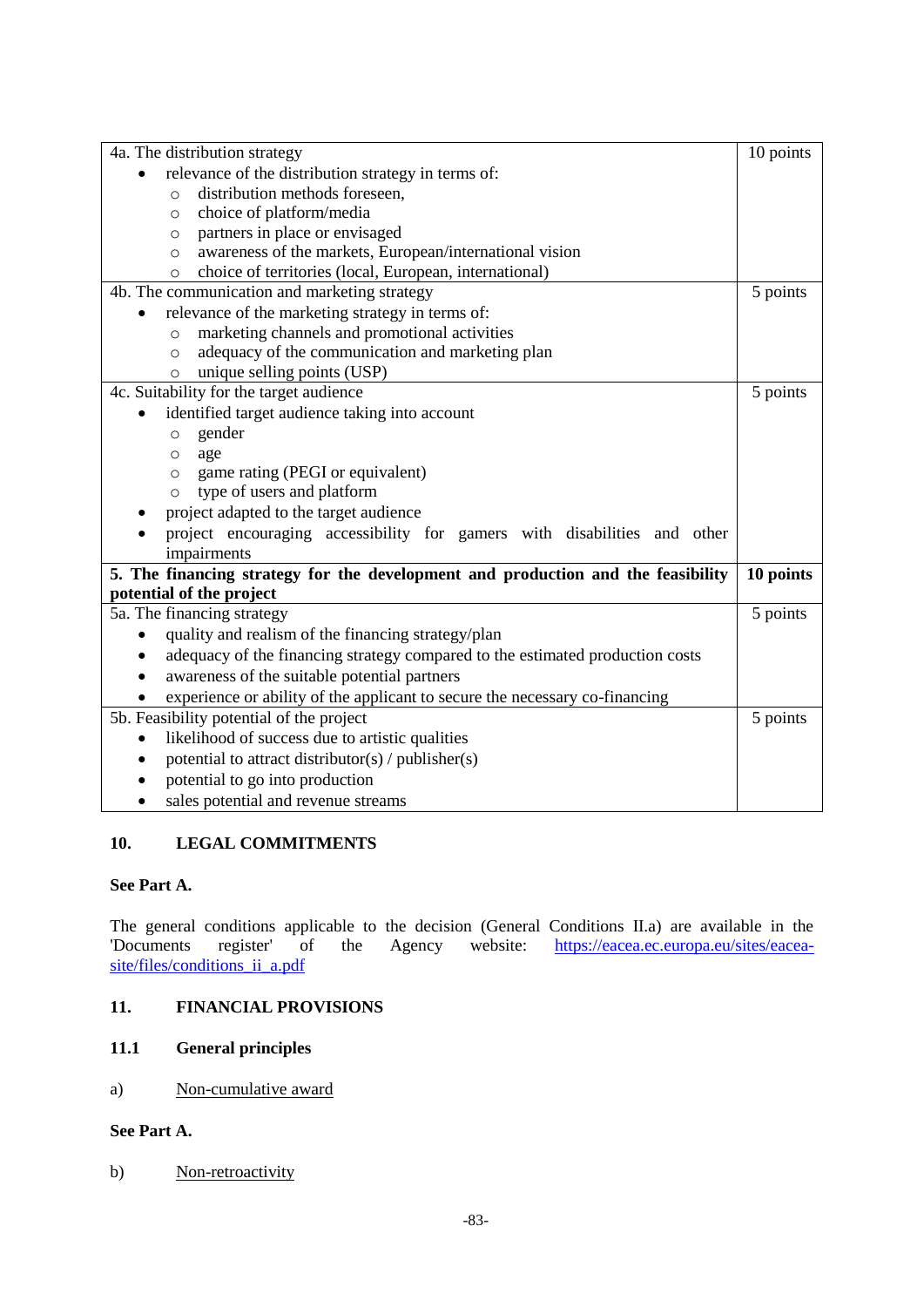### **See Part A.**

c) Co-financing

#### **See Part A.**

d) Balanced budget

#### **See Part A.**

e) Implementation contracts/subcontracting

### **See Part A.**

#### f) Financial support to third parties

The applications may not envisage provision of financial support to third parties.

### **11.2 Funding forms**

### **See Part A.**

#### **Maximum amount requested**

See 'Maximum amount requested' in Part A, Section 11.2.A.

The EU grant is limited to a maximum co-financing rate of 50% of the total eligible costs.

### **Eligible costs**

See 'Eligible costs' in Part A, Section 11.2.A.

#### Eligible direct costs

See 'Eligible direct costs' in Part A, Section 11.2.A. Note, however, that costs of financial support to third parties are not eligible under this call. Moreover, the scales approved annually by the Commission do not apply for subsistence and travel costs.

#### Eligible indirect costs (overheads)

See 'Eligible indirect costs (overheads)' in Part A, Section 11.2.A.

#### **Ineligible costs**

See 'Ineligible costs' in Part A, Section 11.2.A. In addition, any costs incurred by the beneficiary but re-invoiced to third parties are ineligible.

### **Calculation of the final grant amount – Supporting documents**

See 'Calculation of the final grant amount – Supporting documents' in Part A, Section 11.2.A.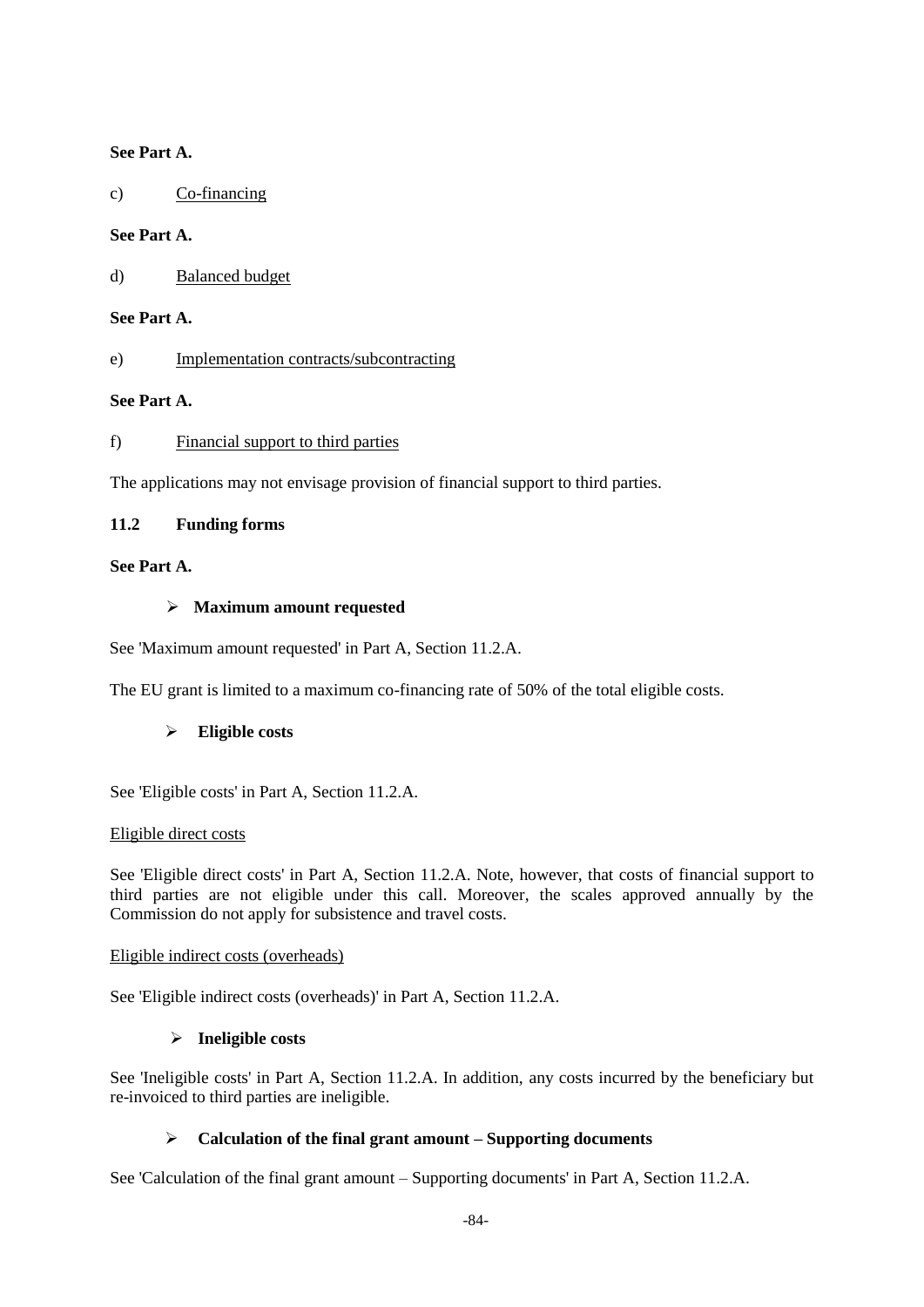# **Calculation of the final grant amount**

See 'Calculation of the final grant amount' in Part A, Section 11.2.A.

### *Non-profit rule*

See 'Non-profit rule' in Part A, Section 11.2.A.

The verification of non-profit does not apply to low value grants, i.e.  $\leq$  EUR 60 000.

### **11.3 Payment arrangements**

A pre-financing payment corresponding to 70% of the grant amount will be transferred to the beneficiary within 30 days either of the date when the last of the two parties signs the agreement, or of the notification of the grant decision, provided all requested guarantees have been received.

If specified in the grant agreement/decision an interim payment shall be paid to the beneficiary. An interim payment is intended to cover the beneficiary's expenditure on the basis of a request for payment when the action has been partly carried out. For the purpose of determining the amount due as interim payment, the reimbursement rate to be applied to the eligible costs approved by the Agency shall be 50%.

The Agency will establish the amount of the final payment to be made to the beneficiary on the basis of the calculation of the final grant amount (see section 11.2 above). If the total of earlier payments is higher than the final grant amount, the beneficiary will be required to reimburse the amount paid in excess by the Agency through a recovery order.

#### **11.4 Pre-financing guarantee**

#### **See Part A.**

### **12. PUBLICITY**

### **12.1 By the beneficiaries**

#### **See Part A.**

Next to the requirement to give prominence to the name and logo of the Creative Europe - MEDIA Sub-programme on all publications, posters, programmes and other products realised under the cofinanced project, the applicant must also include a mention of the development support on onscreen credits of the final produced project when applicable.

### **12.2 By the Agency and/or the Commission**

**See Part A.**

#### **12.3 Communication and dissemination**

**See Part A.**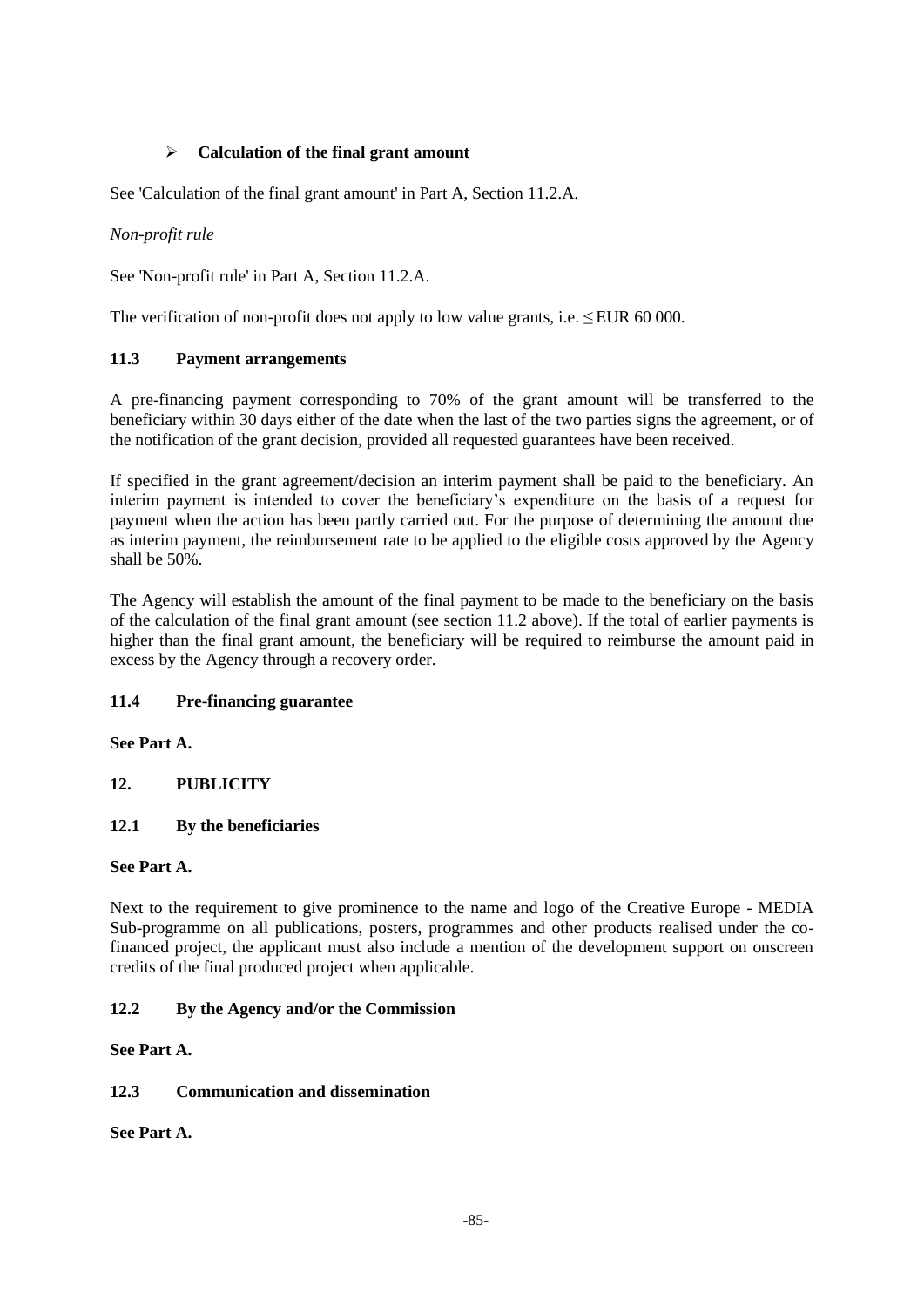### **13. DATA PROTECTION**

### **See Part A.**

### **14. PROCEDURE FOR THE SUBMISSION OF PROPOSALS**

#### **14.1 Publication**

The call for proposals is being published on the Internet site of the EACEA Agency at the following address: [https://eacea.ec.europa.eu/creative-europe/funding/development-video-games-2019\\_en](https://eacea.ec.europa.eu/creative-europe/funding/development-video-games-2019_en)

### **14.2 Registration in the Participant Portal**

#### **See Part A.**

Details on the supporting document that need to be uploaded in the portal can be found on the following link (under the heading "How to apply"): [https://eacea.ec.europa.eu/creative](https://eacea.ec.europa.eu/creative-europe/funding/development-video-games-2019_en)[europe/funding/development-video-games-2019\\_en](https://eacea.ec.europa.eu/creative-europe/funding/development-video-games-2019_en)

#### **14.3 Submission of the grant application**

**See Part A.**

**14.4 Rules applicable**

**See Part A.**

### **14.5 Contacts**

For any further information please contact your Creative Europe desk: [http://ec.europa.eu/culture/tools/creative-desks\\_en.htm](http://ec.europa.eu/culture/tools/creative-desks_en.htm)

Contact within the Agency: [EACEA-MEDIA-DEVELOPMENT@ec.europa.eu](mailto:EACEA-MEDIA-DEVELOPMENT@ec.europa.eu) 

If you encounter a technical problem in relation to the e-Form, please ensure that you contact the HelpDesk well in advance of the deadline for submission: [EACEA-HELPDESK@ec.europa.eu](mailto:EACEA-HELPDESK@ec.europa.eu) 

#### **Annexes:**

All the annexes are available on the EACEA/MEDIA website: [https://eacea.ec.europa.eu/creative](https://eacea.ec.europa.eu/creative-europe/funding/support-for-development-european-video-games-2019_en)[europe/funding/support-for-development-european-video-games-2019\\_en](https://eacea.ec.europa.eu/creative-europe/funding/support-for-development-european-video-games-2019_en)

For details on the annexes to be attached to the online application form and the documents to be uploaded to the Participant Portal, please consult, the Guide for Applicants, available on the call webpage: [https://eacea.ec.europa.eu/creative-europe/funding/support-for-development-european](https://eacea.ec.europa.eu/creative-europe/funding/support-for-development-european-video-games-2019_en)[video-games-2019\\_en](https://eacea.ec.europa.eu/creative-europe/funding/support-for-development-european-video-games-2019_en)

#### **Annexes to be included in the application form:**

Annex 1 - Detailed description of the project